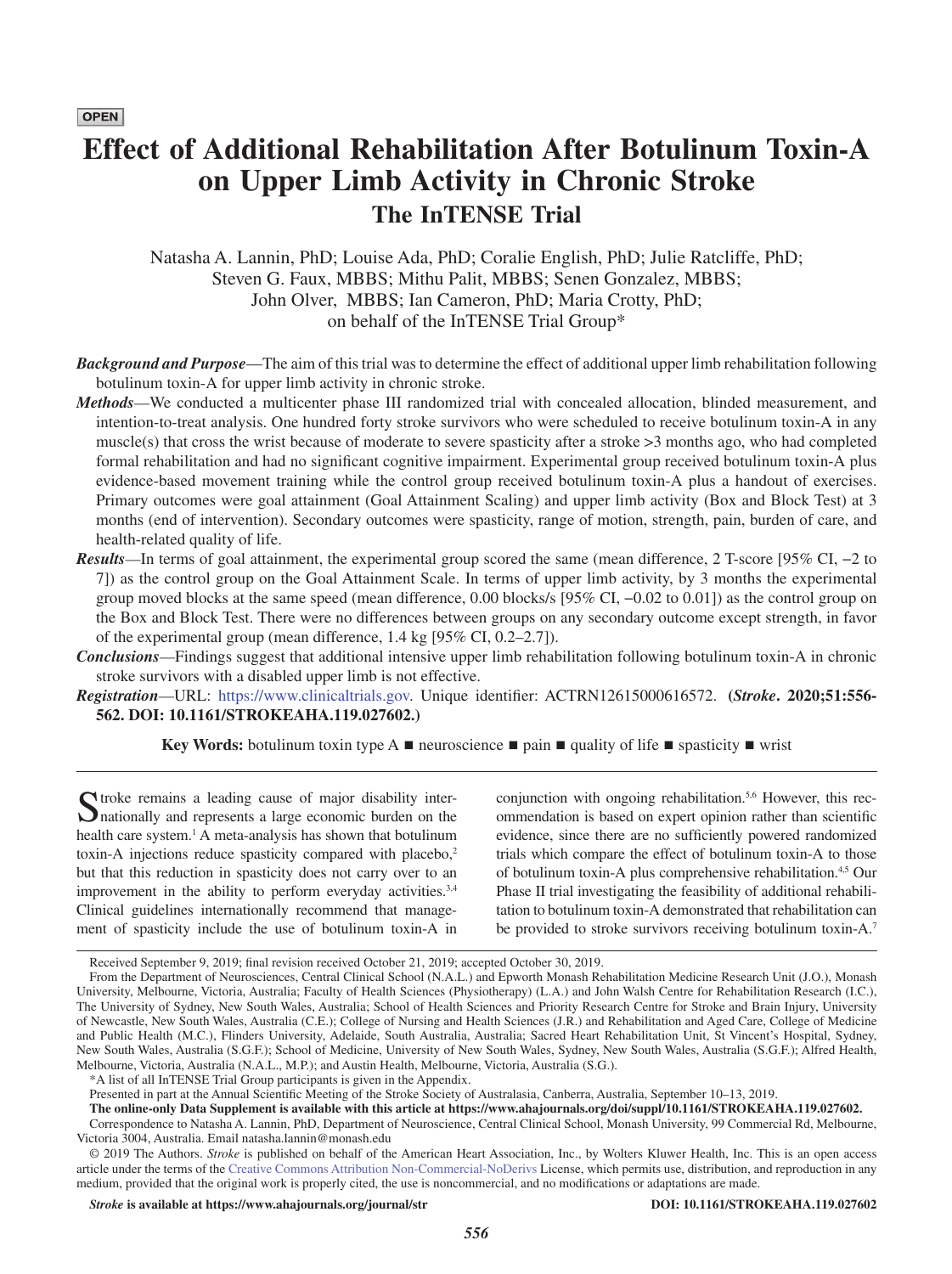This pilot study clearly showed that future trials should be performed separately in the upper and lower limb, due to difficulties in finding measures of activity that encompass both limbs.

Difficulty in moving the arm is a common, ongoing problem for around two-thirds of people poststroke.<sup>8</sup> After formal rehabilitation ceases, people with persistent spasticity due to their stroke still attend clinics where they may receive botulinum toxin-A injections in the upper limb, particularly into muscles of the forearm and hand.9,10 Thereafter, postinjection intervention varies widely due to a lack of evidence, and in Australia, around one third of clinics only provide handouts or advice to encourage motor training<sup>9</sup> in the absence of supervised therapy. Therefore, we designed an intensive upper limb rehabilitation program based on evidence-based guidelines for stroke<sup>5,6</sup> that was to be provided postinjection. The 3-month program, known as InTENSE (Intensive Therapy Efficacy After Neurological Spasticity Treatment), includes 2 weeks of serial casting aimed at decreasing any contracture<sup>11</sup> that is then followed by  $10$ weeks of movement training, aimed at decreasing weakness<sup>12</sup> and improving movement.<sup>13,14</sup> The program was designed to be patient-driven; it is mostly performed at home supported by phone calls, home visits, and occasional attendance at the clinic, and its feasibility has been tested in a Phase II trial.7

The aim of this Phase III randomized trial was to determine both the clinical effect and the cost-benefit of additional intensive upper limb rehabilitation following botulinum toxin-A. The specific research question was:

In stroke survivors attending a spasticity clinic who are scheduled to receive botulinum toxin-A, is additional 3 months of evidence-based movement training more effective than botulinum toxin-A plus usual care in terms of goal attainment and upper limb activity?

## **Methods**

The data that support the findings of this study are available from the corresponding author on reasonable request. The protocol was published,<sup>15</sup> approved by the relevant Human Research Ethics Committees and was registered.

## **Design**

The InTENSE trial was a national, multicenter, Phase III randomized trial with concealed allocation, blinded measurement, and intentionto-treat analysis. Stroke survivors were recruited from 7 spasticity clinics across 3 states in Australia. The list of clinics is available on the trial registry. Participants were randomly allocated to receive botulinum toxin-A plus evidence-based movement training or botulinum toxin-A plus usual care. Randomization was computer-generated, independent, and concealed. For each clinic, allocation occurred in random permuted blocks so that after every block (of 4–8 participants), the experimental and control group contained equal numbers. Randomization occurred after injection of botulinum toxin-A. The schedule was stored off-site, and group allocation was revealed online. Outcomes were measured at baseline, 3 months (end of intervention), and 12 months (beyond the intervention). Measurements were collected at the clinic by researchers blind to group allocation. It was not possible to blind participants or therapists to group allocation. Data analyses were conducted by researchers blind to group allocation.

## **Patients, Therapists, and Clinics**

Patients were included if they were adults over 3 months poststroke; were scheduled to receive a botulinum toxin-A injection (in accordance with the Pharmaceutical Benefits Scheme) to a muscle(s) that crosses the wrist; and were not currently receiving upper limb rehabilitation. They were excluded if they had botulinum toxin-A injections and casting in the past 6 months; had contraindications to botulinum toxin-A injections; had other nonstroke related upper limb conditions (eg, fracture, frozen shoulder, and arthritis); had impaired cognition ( $\geq$ 5 errors on the Short Portable Mental Status Questionnaire<sup>16</sup>); or were unable to attend clinic ≥1/wk. Information such as age, sex, education level, living situation, time since stroke, side of hemiplegic, cognition, sensation, neglect were collected to describe the sample.

Therapists delivering the intervention were included if they were experienced physical or occupational therapists with ≥3 years of experience in stroke rehabilitation.

Spasticity clinics were included if they had a stroke throughput of  $≥20/v$ .

# **Intervention**

Participants in both groups underwent a standard injection program according to Australian practice recommendations.17 Structured goal setting with participants and their carers was completed within the spasticity clinic and identified areas of concern specific to upper limb activity. Rehabilitation physicians selected the muscle(s) for injection before inclusion in the trial depending on these goals and the distribution of the spasticity. Participants received an injection to a muscle(s) crossing the wrist (such as Flexor Digitorum Profundus, Flexor Digitorum Superficialis, Extensor Digitorum, Extensor Digiti Minimi, Flexor Pollicus Longus, Flexor Carpi Radialis, Flexor Carpi Ulnaris, Palmaris Longus, Extensor Carpi Radialis Longus, Extensor Carpi Radialis Brevis, and Extensor Carpi Ulnaris). Botulinum toxin-A were supplied to participants through the Pharmaceutical Benefits Scheme,<sup>18</sup> and the maximum dose of at any 1-time point was 600 units (maximum volume per site =0.5–1.0 mL). The trial used one neurotoxin, Botox (100 unit vial), which has approval for upper limb spasticity after stroke. Muscles injected and units per muscle were recorded.

Participants in the experimental group received the InTENSE program immediately after the botulinum toxin-A injection. The program commenced with up to 3 serial casts applied to place the wrist in maximum extension for 2 weeks. This was then followed by 10 weeks of movement training aimed at decreasing weakness (electrical stimulation and progressive resistance exercises) $14$  and improving active movement.<sup>14,19</sup> There were 4 levels of movement training (level 0–3) to allow training to be individualized for each participant's ability. Participants were encouraged to practice for 60 minutes per day, 7 days a week during the 10 weeks (ie, ≈70 hours in total). Participants were supported by a mix of clinic-based sessions, home visits, and phone calls. Clinic-based sessions were conducted by a physical or occupational therapist, who received training. In addition, participants received an individualized manual outlining their movement training and were required to record the number of minutes of practice daily in a training log. The intervention package is described in detail and according to the template for intervention description and replication (TIDieR) checklist (Table I in the [online-only Data Supplement](https://www.ahajournals.org/doi/suppl/10.1161/STROKEAHA.119.027602)). Adherence to the experimental intervention was monitored by reviewing the training logs and by auditing 1 to 2 sessions per clinic.

Participants in the control group received a handout plus one follow-up telephone call to encourage independent practice. The handout was nonindividualized and contained 7 stretches and 8 arm and hand exercises. They were also required to record the number of minutes of practice daily in a training log. Contamination from the experimental intervention was determined by examining the training logs at the beginning and end of the study.

Participant acceptability was determined by response to the closed question "If you ever have further treatment for spasticity, would you opt to receive the same treatment/s."

## **Outcome Measures**

The primary outcomes were goal attainment measured using the Goal Attainment Scale20,21 and reported as a T-score, and upper limb activity measured using the Box and Block Test $2<sup>22</sup>$  and reported as blocks/s.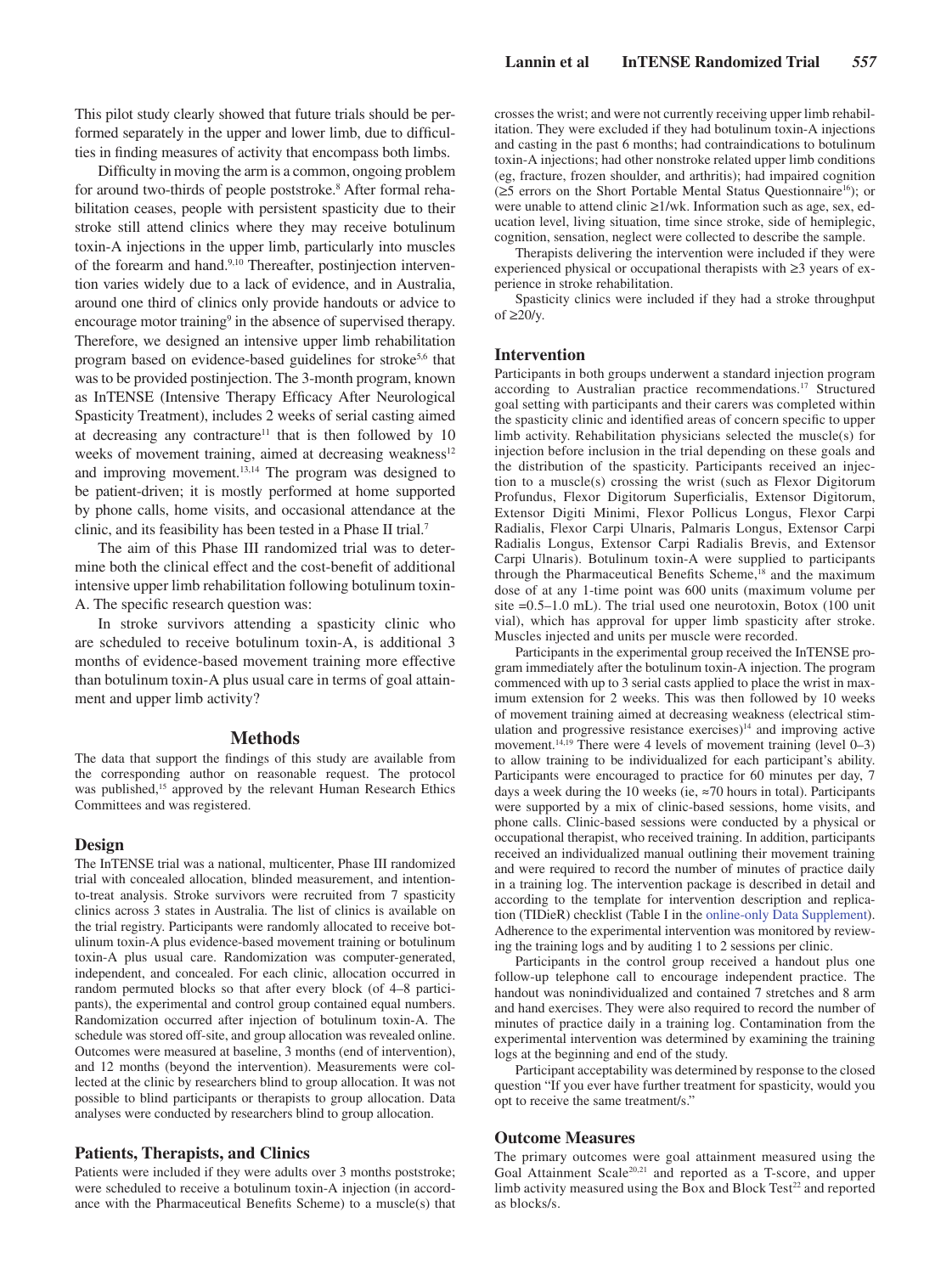Secondary outcomes were spasticity, wrist extension range of motion, grip strength, pain, burden of care, and quality of life. Spasticity was measured using the Tardieu Scale and reported as a score 0 to 4, where 0 is no spasticity.<sup>23</sup> Passive range of wrist extension was measured using torque-controlled goniometry and reported in degrees.24 Grip strength was measured as a maximum voluntary contraction using a Jamar dynamometer and reported as kilogram.25 Pain was measured using a visual analog scale and reported in centimeter from 0 to 10, where 0 is no pain. Burden of care was measured using the Carer Burden Scale and reported as a score 0 to 16, where 0 is no burden.<sup>26</sup> Health-related quality of life was measured using the EuroQol-5D.27 The domain of self-care is reported as a value between 1 and 3 where 1 is no problems, and overall health as a value between 0 and 100, where 0 is poor health.

## **Statistical Analyses**

Sample size was calculated to detect a between-group difference of 7 points on the Goal Attainment Scale T-score and 0.12 blocks/s on the Box and Block test with 80% power at a 2-tailed significance level of 0.05. The calculation was based on the mean scores and standard deviations of the sample studied in our pilot trial,<sup>7</sup> and the accepted clinically important differences of the Goal Attainment Scale (ie, one level improvement on one goal) $27$  and Box and Block test (ie, 6 blocks).28 On the basis of 10% attrition by 12 months, we planned to recruit a total of 136 participants, 68 per group.

An intention-to-treat analysis was conducted. Outcomes were analyzed using ANCOVA, controlling for baseline values, and presented as mean between-group differences (95% CI).

# **Results**

# **Flow of Participants Through the Trial**

One hundred forty people with stroke were recruited to the study. Participants in both the experimental and control groups were similar in terms of their age, sex, level of education, previous living arrangements as well as chronicity, side of hemiplegia, cognition, sensation, and neglect (Table 1).

The flow of participants through the trial is shown in Figure. By Month 3, 2 participants (1%) were lost to follow-up—both from the experimental group. Therefore, 99% of the primary outcomes were collected. In addition, there was some missing data so that 99% of secondary data was collected.

Sixteen therapists (4 physiotherapists and 12 occupational therapists) delivered the experimental intervention to a mean of 4.2 (SD 3.4) participants each. On average, they had 13 (SD 10) years of clinical experience in stroke rehabilitation, and 5 (30%) had postgraduate qualifications.

Participants were recruited from 7 spasticity clinics that treated mixed neurological conditions with an average throughput of 26 (SD 12) strokes per clinic per year.

## **Compliance With Trial Method**

Both groups received botulinum toxin-A injections and the muscles injected and the units per muscle for both groups are outlined in Table 2. The number of muscles injected was similar between groups, with the most common muscles being Flexor Digitorum Superficialis and Flexor Carpi Ulnaris. Similarly, the amount botulinum toxin-A used was similar between groups, averaging about 150 units in total. Both groups kept a log to record the content and daily number of minutes of practice. At the beginning (week 3), the experimental group did 52 (SD 21) min/d of practice and ended (week 12) with 37 (SD 28) min/d. At beginning (week 3),

#### **Table 1. Characteristics of Participants and Centers**

| Characteristics                           | All,<br>$n = 139$             | Exp.<br>$n=69$       | Con.<br>$n=71$       |  |  |  |  |  |
|-------------------------------------------|-------------------------------|----------------------|----------------------|--|--|--|--|--|
| Participants                              |                               |                      |                      |  |  |  |  |  |
| Age, y, mean (SD), range                  | 61 (15),<br>$20 - 89$         | 62(15)               | 60 (16)              |  |  |  |  |  |
| Sex, n males (%)                          | 97 (69)                       | 47 (68)              | 50 (70)              |  |  |  |  |  |
| Education, n university<br>educated (%)   | 34 (24)                       | 13(19)               | 21(30)               |  |  |  |  |  |
| Living situation, n living alone (%)      | 24 (17)                       | 13 (19)              | 11(15)               |  |  |  |  |  |
| Time since stroke, y, med (IQR),<br>range | $3.3(1.6-6.2),$<br>$0.3 - 43$ | 3.4<br>$(1.4 - 6.2)$ | 3.3<br>$(1.6 - 6.2)$ |  |  |  |  |  |
| Side of hemiplegia, n right (%)           | 50 (36)                       | 25(36)               | 25(35)               |  |  |  |  |  |
| Cognition (SPMSQ, 0-10),<br>mean (SD)     | 9.0(1.1)                      | 8.9(1.2)             | 9.1(1.0)             |  |  |  |  |  |
| Sensation, n (%)                          |                               |                      |                      |  |  |  |  |  |
| Impaired                                  | 85 (61)                       | 44 (64)              | 41 (58)              |  |  |  |  |  |
| None                                      | 25 (18)                       | 13 (19)              | 12 (17)              |  |  |  |  |  |
| Neglect, n (%)                            |                               |                      |                      |  |  |  |  |  |
| Slight                                    | 27 (19)                       | 13 (19)              | 14 (20)              |  |  |  |  |  |
| Severe                                    | 4(3)                          | 1(1)                 | 3(4)                 |  |  |  |  |  |
| Independent ambulation, n no (%)          | 78 (56)                       | 40 (58)              | 38 (54)              |  |  |  |  |  |
| Centers, n participants enrolled (%)      |                               |                      |                      |  |  |  |  |  |
| <b>Victorian Centers</b>                  | 39 (28)                       | 19 (28)              | 20(28)               |  |  |  |  |  |
| <b>New South Wales Centers</b>            | 29 (21)                       | 14 (20)              | 15(21)               |  |  |  |  |  |
| South Australian Centers                  | 72 (52)                       | 36(52)               | 37 (50)              |  |  |  |  |  |

Con indicates control group; Exp, experimental group; IQR, interquartile range; and SPMSQ, Short Portable Mental Status Questionnaire.

the control group did 28 (SD 25) min/d of practice and ended (week 12) at 20 (SD 22) min/d. The control group did less practice at the end than at the beginning suggesting that there was no contamination from the experimental intervention.

In terms of the experimental intervention, the experimental group received 3.0 (SD 0.3, range 2–4) casts over 2 weeks. At the beginning of movement training (week 3), they started at level 0.7 (SD 0.8) and ended (week 12) at level 0.9 (SD 1.0), suggesting little progression from the level 0 electrical stimulation program across the course of the study. The data is skewed because most participants started (60%) and ended (55%) at level 0. Adherence to the experimental intervention was monitored by auditing 2 sessions per clinic, and the only deviations from protocol that were found involved data collection and storage.

Participant acceptability was determined by response to the closed question "If you ever have further treatment for spasticity, would you opt to receive the same treatment/s". Eighty percent of the experimental group said yes, compared with 70% of control group.

# **Effect of Intervention Between Groups**

Group (SD) data for the 2 measurement occasions, withingroup differences and between-group differences are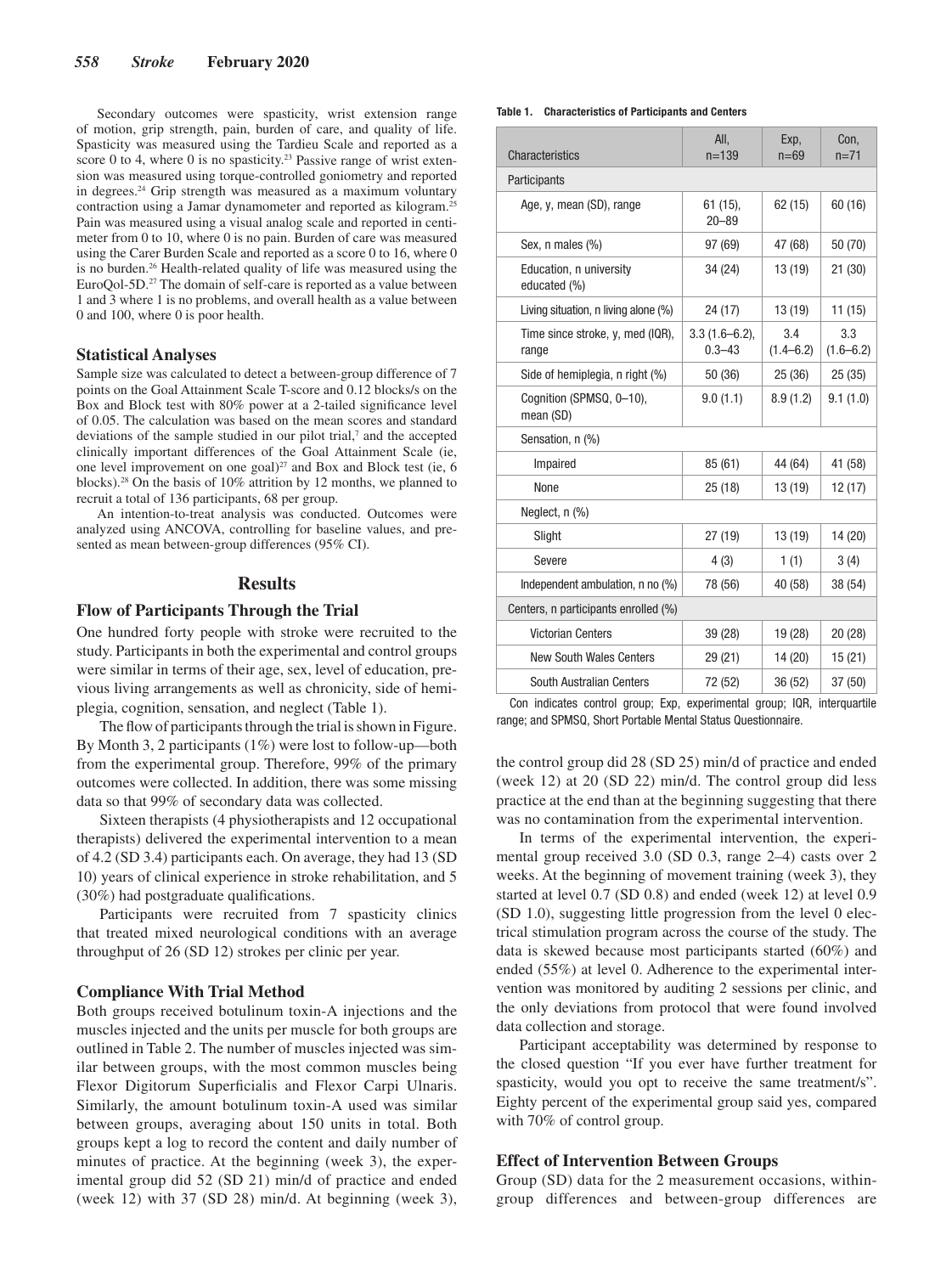



presented in Table 3 for all outcome measures. In terms of goal attainment, the experimental group scored the same (MD, 2 T-score [95% CI, −2 to 7]) as the control group on the Goal Attainment Scale. In terms of upper limb activity, by 3 months the experimental group moved blocks at the same speed (MD blocks/s [95% CI,  $-0.02$  to 0.01]) as the control group on the Box and Block Test. In terms of the secondary outcomes, the experimental group was 1.4 kg (95% CI, 0.2–2.7) stronger in grip strength than the control group. There was no difference between groups in any other measure.

# **Post Hoc Analysis of Effect of Intervention on Combined Group**

When the experimental and control groups were combined into one group (Table 4), there was a statistically significant improvement in upper limb activity (MD, 0.01 blocks/s [95% CI, 0.00–0.01]), spasticity (MD, −0.4 out of 4 [95% CI, −0.2 to −0.6]), contracture (MD, 8 deg [95% CI, 3–12]), pain (MD, −0.9 out of 10 [95% CI, −0.4 to −1.3), and burden of care (MD, −1.8 out of 16 [95% CI, −1.2 to −2.5]).

# **Discussion**

This randomized trial found that, in chronic stroke survivors attending a spasticity clinic who received botulinum toxin-A, additional 3 months of evidence-based movement training was no more effective than botulinum toxin-A plus a handout of exercises in terms of goal attainment and upper limb activity. There was no difference between groups in any other measure, except strength, where evidence-based movement training was effective in terms of grip strength. When the experimental and control groups were combined, overall, there were small improvements in spasticity, contracture, pain, and burden of care (such as cleaning the palm, cutting the fingernails, dressing the arm, and cleaning under the armpit).

The participants in this randomized trial were chronic stroke survivors attending a spasticity clinic who were scheduled to receive botulinum toxin-A to a muscle crossing the wrist. They were representative of stroke survivors receiving intervention for spasticity in terms of chronicity and severity.29 The majority (60%) of stroke survivors attending a spasticity clinic had a muscle crossing the wrist injected, and half of these were enrolled in our trial. However, the participants were very disabled in terms of upper limb activity. On

| <b>Botulinum</b><br><b>Toxin-A Injections</b> |         | <b>Flexor Carpi</b><br>Radialis |         | <b>Flexor Carpi</b><br><b>Ulnaris</b> |         | <b>Flexor Digitorum</b><br>Superficialis |         | <b>Flexor Digitorum</b><br><b>Profundis</b> |        | <b>Flexor Pollicus</b><br>Longus |         | <b>Extensor Carpi</b><br>Radialis Longus |          | <b>Total</b> |
|-----------------------------------------------|---------|---------------------------------|---------|---------------------------------------|---------|------------------------------------------|---------|---------------------------------------------|--------|----------------------------------|---------|------------------------------------------|----------|--------------|
|                                               | Exp     | Con                             | Exp     | Con                                   | Exp     | Con                                      | Exp     | Con                                         | Exp    | Con                              | Exp     | Con                                      | Exp      | Con          |
| Participants,<br>$n$ (%)                      | 44 (65) | 39(55)                          | 50 (74) | 52 (73)                               | 60 (88) | 58 (82)                                  | 39(57)  | 37(52)                                      | 25(37) | 23(32)                           | 5(7)    | 4(6)                                     |          |              |
| Units, mean (SD)                              | 49 (19) | 47 (16)                         | 48 (19) | 50(18)                                | 52(18)  | 53(21)                                   | 47 (15) | 51(20)                                      | 32(21) | 38 (22)                          | 34 (22) | 20(14)                                   | 154 (80) | 147 (72)     |

#### **Table 2. Summary of Botulinum Toxin-A Injections**

Con indicates control group; and Exp, experimental group.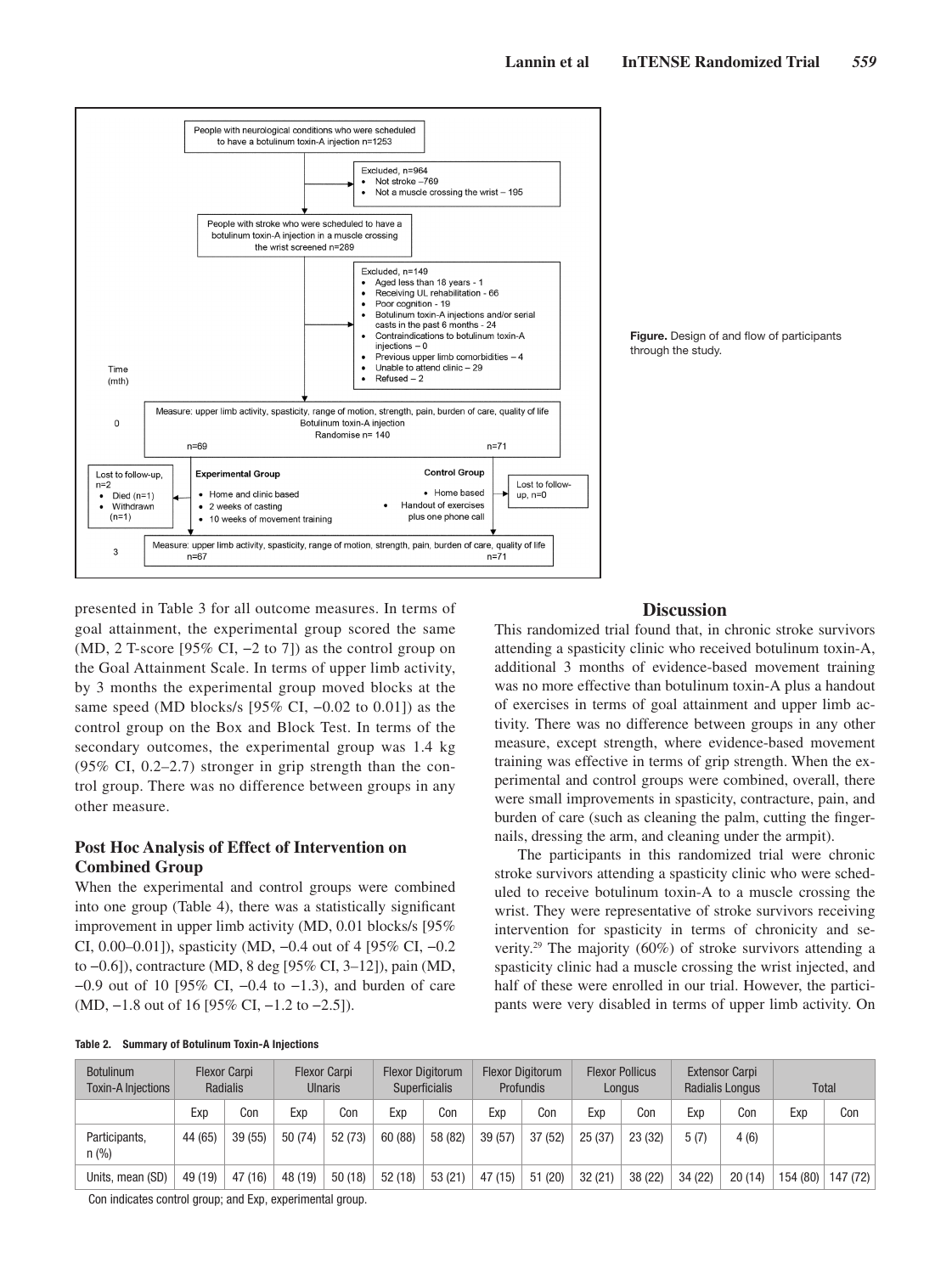|                                         | Groups        |              |                              |                 | <b>Difference Within Groups</b> | Difference Between<br>Groups |                         |  |
|-----------------------------------------|---------------|--------------|------------------------------|-----------------|---------------------------------|------------------------------|-------------------------|--|
|                                         | Month 0       |              | Month 3                      |                 | Month 3 Minus Month 0           | Month 3 Minus<br>Month 0     |                         |  |
| <b>Outcome</b>                          | $Exp(n=69)$   | Con $(n=71)$ | Exp $(n=67)$<br>Con $(n=71)$ |                 | Exp                             | Con                          | Exp Minus Con           |  |
| <b>Goal attainment GAS</b><br>(T-score) | N/A           | N/A          | 43 (12)                      | 41 (12)         | N/A                             | N/A                          | $2 (-2 to 7)$           |  |
| Upper limb activity BBT,<br>blocks/s    | 0.03(0.09)    | 0.04(0.09)   | 0.03(0.10)                   | 0.05(0.11)      | 0.01(0.03)                      | 0.01(0.04)                   | $0.00$ (-0.02 to 0.01)  |  |
| Spasticity Tardieu Scale,<br>$0 - 4$    | 2.0(0.8)      | 1.9(0.8)     | $1.7(0.9)$ n=66              | $1.5(0.8)$ n=69 | $-0.3(1.1)$ n=66                | $-0.4$ (0.9) n=69            | $0.1$ (-0.3 to 0.4)     |  |
| Wrist extension ROM, deg                | $35(40)$ n=68 | 38 (31)      | $47(31) n=65$                | 44 (33)         | 10 $(26)$ n=64                  | 5(23)                        | $5(-4 to 13)$           |  |
| Grip strength MVC<br>dynamometry, kg    | 3.6(4.3)      | 4.7(5.9)     | 4.6(5.7)                     | 4.1(4.4)        | 1.0(3.4)                        | $-0.4(3.9)$                  | 1.4 $(0.2$ to 2.7)      |  |
| Pain 10 cm VAS, 0-10                    | 1.9(2.7)      | 1.9(2.6)     | 1.0(2.0)                     | 1.1(2.0)        | $-0.9(2.5)$                     | $-0.9(2.6)$                  | $0.0$ (-0.9 to 0.8)     |  |
| Burden of care CBS, 0-16                | 6.7(4.3)      | 6.5(3.3)     | 4.5(4.1)                     | 5.0(3.9)        | $-2.2(3.8)$                     | $-1.5(3.7)$                  | $-0.7$ ( $-2.0$ to 0.5) |  |
| Quality of life, EQ-5D                  |               |              |                              |                 |                                 |                              |                         |  |
| Overall health, 0-100                   | 65 (21)       | 62 (20)      | 64 (25)                      | 63 (23)         | $-1$ (-11)                      | 2(25)                        | $-2$ ( $-11$ to 6)      |  |
| Self-care, 0-3                          | 2.0(0.7)      | 2.0(0.6)     | 1.8(0.6)                     | 1.8(0.7)        | $-0.2(0.5)$                     | $-0.1(0.4)$                  | $-0.1$ ( $-0.2$ to 0.1) |  |

**Table 3. Mean (SD) of Groups, Mean (SD) Difference Within Groups, and Mean (95% CI) Difference Between Groups for All Outcomes**

BBT indicates Box and Block Test; CBS, Carer Burden Scale; Con, control group; EQ-5D, EuroQual-5D; Exp, experimental group; GAS, Goal Attainment Scale; MVC, maximum voluntary contraction; ROM, range of motion; and VAS, visual analog scale.

average, they could move 2 blocks in 60 s compared with normal age-matched performance of 70.<sup>22</sup> Furthermore, over 3 quarters (78%) of them could not move any blocks, and over a quarter (29%) had no grip strength at all. Since a systematic review has concluded that overall, more severe impairment and activity limitations in the upper limb early after stroke are significantly associated with poor upper limb outcomes,<sup>30</sup> it is quite likely that many of our participants did not have an intact corticospinal tract, indicating limited potential for meaningful recovery.31 Perhaps, therefore, it is not surprising that there was little response to the motor training.

Clinical guidelines internationally recommend that management of spasticity include ongoing rehabilitation after botulinum toxin-A.5,6,17 Since undertaking this randomized trial, there has one systematic review published that examines the effect of adjunct therapy following botulinum toxin-A.3 However, there is no meta-analysis performed in this review, and none of the randomized trials included in the review were published after our trial was begun. Therefore, the status quo remains that the recommendation included in most guidelines is based on expert opinion rather than scientific evidence, since there are no sufficiently powered randomized trials which compare the effect of botulinum toxin-A to those of botulinum toxin-A plus comprehensive rehabilitation. Our findings show that this expert opinion is fallible, and raises the question of whether consensus recommendations should be included in stroke guidelines.

This trial has both strengths and weaknesses. Its main strength was that it was fully powered, and participants were representative of those attending spasticity clinics around Australia and internationally<sup>29</sup> in terms of time poststroke, muscles injected, and types of goals set. While this study's main weakness was that the participants, while representative, were some 3 years after their stroke and very disabled, which

| שנוואסוטו וויז וט ויסטוויון וויסטוויט שטוויט וויסטוויט (סלטן וואסוד מסורה וויס נשטן וואסוד - די סופא                         |                   |                          |                               |  |  |  |  |  |
|------------------------------------------------------------------------------------------------------------------------------|-------------------|--------------------------|-------------------------------|--|--|--|--|--|
|                                                                                                                              | <b>Times</b>      | Difference Between Times |                               |  |  |  |  |  |
| Characteristics                                                                                                              | Month $0($ n=138) | Month $3(n=138)$         | Month 3 Minus Month 0         |  |  |  |  |  |
| Upper limb activity BBT, blocks/s                                                                                            | 0.03(0.09)        | 0.04(0.10)               | $0.01$ (0.00 to 0.01)         |  |  |  |  |  |
| Spasticity Tardieu Scale, 0-4                                                                                                | 2.0(0.8)          | 1.6(0.9)                 | $-0.4$ ( $-0.2$ to $-0.6$ )   |  |  |  |  |  |
| Wrist extension ROM, deg                                                                                                     | 38(35)            | 46 (32)                  | 8 (3 to 12)                   |  |  |  |  |  |
| Grip strength MVC dynamometry, kg                                                                                            | 4.1(5.2)          | 4.4(5.1)                 | $0.3 (-0.3 \text{ to } 0.90)$ |  |  |  |  |  |
| Pain 10 cm VAS, 0-10                                                                                                         | 1.9(2.6)          | 1.0(2.0)                 | $-0.9$ ( $-0.4$ to $-1.3$ )   |  |  |  |  |  |
| Burden of care CBS, 0-16                                                                                                     | 6.6(3.8)          | 4.8(4.0)                 | $-1.8$ ( $-1.2$ to $-2.5$ )   |  |  |  |  |  |
| Quality of life. EQ-5D overall health, 0-100                                                                                 | 63(21)            | 63 (24)                  | $0(-4 \text{ to } 5)$         |  |  |  |  |  |
| BBT indicates Box and Block Test: CBS, Carer Burden Scale: EQ-5D, EuroQual-5D; MVC, maximum voluntary contraction; ROM, rang |                   |                          |                               |  |  |  |  |  |

**Table 4. Mean (SD) of Times and Mean (95% CI) Difference Between Times for All Participants**

BBT indicates Box and Block Test; CBS, Carer Burden Scale; EQ-5D, EuroQual-5D; MVC, maximum voluntary contraction; ROM, range of motion; and VAS, visual analogue scale.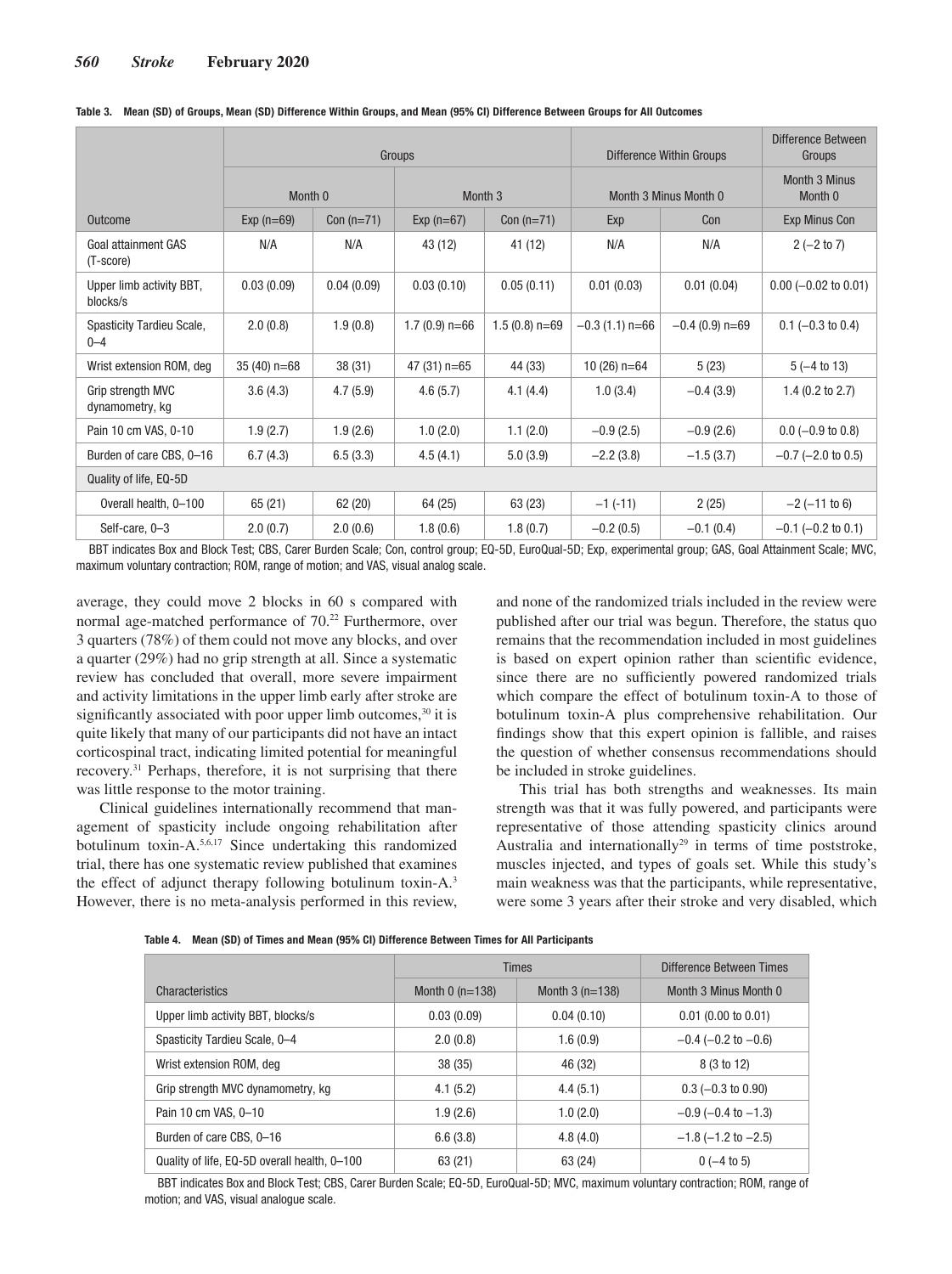means that they may not have been able to make improvements in upper limb activity. Another strength was the high adherence to the practice regime, suggesting that the findings are not due to lack of practice. While self-reports of practice have been found to be variable, $32$  analysis of a sub-group of our sample showed a high degree of accuracy.33 The experimental group was required to undertake 60 minutes of practice per day. They began the trial practicing 87% of the required amount and ended practicing 62% despite the fact that there was very little visible improvement. This suggests that the protocol of clinic-based sessions (20%), supported by home visits, phone calls and individualized manual outlining the movement training and a training log to record the number of minutes of practice daily is highly effective at getting people to practice, at least within a trial.

The findings of this randomized trial suggest that it is not worthwhile to spend resources on providing anything more than a nonindividualized handout plus a phone call to encourage practice after botulinum toxin-A. However, translation of this into practice will require explanation for stroke survivors, who may hold a belief that their upper limb function will improve if they are given more therapy. Interestingly, when the participants of both groups were considered together, the findings raise the question of whether there is enough benefit from the application of botulinum toxin-A itself. In this group of stroke survivors who were representative of those who attend spasticity clinics in Australia, while there was a half-point reduction in spasticity, there was no clinically important improvement in upper limb activity, and little change in range of motion, strength, pain, or burden of care, and no change in quality of life. The findings also raise the question of the timing of botulinum toxin-A. To avoid confounders, we only accepted stroke survivors once they were finished with formal rehabilitation. However, it may be more beneficial if botulinum toxin-A was given earlier.<sup>34</sup>

In conclusion, this randomized trial found that, in stroke survivors attending a spasticity clinic who received botulinum toxin-A to a muscle crossing the wrist, additional 3 months of evidence-based movement training was no more effective than botulinum toxin-A plus a handout of exercises, in terms of goal attainment and upper limb activity. This suggests that, in chronic, severely disabled stroke survivors who are not already receiving upper limb movement therapy, it is not worthwhile spending resources on commencing intensive upper limb rehabilitation after botulinum toxin-A. On the positive side, we have identified a group who will not benefit from extra intervention, therefore stroke survivors with greater activity, or who are earlier in the trajectory, or with higher baseline pain may benefit more from evidence-based movement training. In addition, we have shown that the structure of training in this trial and the expectation for self-management resulted in a high amount of independent practice of motor activity.

# **Appendix**

InTENSE Trial Group: Natasha A. Lannin, Julie Ratcliffe, Louise Ada, Coralie English, Maria Crotty, Ian D Cameron, Steven G. Faux, Mithu Palit, John Olver, Malcolm Bowman, Senen Gonzalez, Rachel Milte, Angela Vratsistas-Curto, Annabel McNamara, Christine Shiner, Elizabeth Lynch, Emma Schneider, Louise Beaumont, Maggie Killington, Megan Coulter, Doungkamol Sindhusake, Brian Anthonisz, Hong Mei Khor, Justin Tan, Kwong Teo, Lily Ng, Lydia Huang, Maria Paul, Neil Simon, Nidhi Gupta, Rebecca Martens, Sam Bolitho, Shea Morrison, Sue Hooper, Yan Chow, Yuriko Watanabe, Adrian Cowling, Clara Flu, Debbie Edwards, Emily Toma, Genevieve Hendrey, Jacinta Sheehan, Josh Butler, Judith Hocking, Lauren Rutzou, Megan White, Michael Snigg, Rhiannon Hughes, Sarah Sweeney, Sophie Flint, Tam Levy, Val Bramah, Cameron Lathlean, Carrie McCallum, Elaine Chui, Frances Allan, Heather Webber, Jenna Cameron, Jo Campbell, Julie Lawson, Kalavani Zenouith, Karen Borschmann, Katelyn Moloney, Laura Jolliffe, Lisa Cameron, Owen Howlett, Rebecca Nicks, and Sophie O'Keefe.

# **Acknowledgments**

Drs Lannin and Crotty conceived the study; Drs Lannin, Ada, and Ratcliffe designed the analysis; Drs Lannin, Ada, English, Ratcliffe, and Crotty designed the study and procured funding; Dr Crotty, S. Faux, M. Palit, S. Gonzalez, and J. Olver were site principal investigators and oversaw site recruitment and site data collection; Dr Cameron oversaw data safety and monitoring; Drs Lannin and Ada performed the analysis and drafted the article; and all authors have read and approved the final article.

# **Sources of Funding**

The study was supported by a project grant from the National Health and Medical Research Council, Australia (NHMRC; GNT1079542). Drs Lannin and English are supported by the National Heart Foundation of Australia (NAL: GN102055; CE: GN101177). Sponsors were not involved in the design, execution, analysis, and interpretation or reporting of the results.

# **Disclosures**

J. Olver and S. Gonzalez declare that they have received honoraria from Allergan; J. Olver, M. Palit, and S. Gonzalez declare that they have received honoraria from Ipsen; and S. Gonzalez declares he has also received honoraria from Merz. The other authors report no conflicts.

## **References**

- 1. Benjamin EJ, Muntner P, Alonso A, Bittencourt MS, Callaway CW, Carson AP, et al; American Heart Association Council on Epidemiology and Prevention Statistics Committee and Stroke Statistics Subcommittee. Heart disease and stroke statistics-2019 update: a Report From the American Heart Association. *Circulation.* 2019;139:e56–e528. doi: 10.1161/CIR.0000000000000659
- 2. Cardoso E, Rodrigues B, Lucena R, Oliveira IR, Pedreira G, Melo A. Botulinum toxin type A for the treatment of the upper limb spasticity after stroke: a meta-analysis. *Arq Neuropsiquiatr.* 2005;63:30–33. doi: 10.1590/s0004-282x2005000100006
- 3. Mills PB, Finlayson H, Sudol M, O'Connor R. Systematic review of adjunct therapies to improve outcomes following botulinum toxin injection for treatment of limb spasticity. *Clin Rehabil.* 2016;30:537–548. doi: 10.1177/0269215515593783
- 4. Kinnear BZ, Lannin NA, Cusick A, Harvey LA, Rawicki B. Rehabilitation therapies after botulinum toxin-A injection to manage limb spasticity: a systematic review. *Phys Ther.* 2014;94:1569–1581. doi: 10.2522/ptj.20130408
- 5. Sheean G, Lannin NA, Turner-Stokes L, Rawicki B, Snow BJ; Cerebral Palsy Institute. Botulinum toxin assessment, intervention and after-care for upper limb hypertonicity in adults: international consensus statement. *Eur J Neurol.* 2010;17(suppl 2):74–93. doi: 10.1111/j.1468- 1331.2010.03129.x
- 6. Stroke Foundation. Clinical guidelines for stroke management. Available at: [https://informme.org.au/en/Guidelines/Clinical-Guidelines-for-Stroke-](https://informme.org.au/en/Guidelines/Clinical-Guidelines-for-Stroke-Management)[Management.](https://informme.org.au/en/Guidelines/Clinical-Guidelines-for-Stroke-Management) Accessed September 5, 2019.
- 7. Lannin NA, Ada L, Levy T, English C, Ratcliffe J, Sindhusake D, et al. Intensive therapy after botulinum toxin in adults with spasticity after stroke versus botulinum toxin alone or therapy alone: a pilot, feasibility randomized trial. *Pilot Feasibility Stud.* 2018;4:82. doi: 10.1186/s40814-018-0276-6